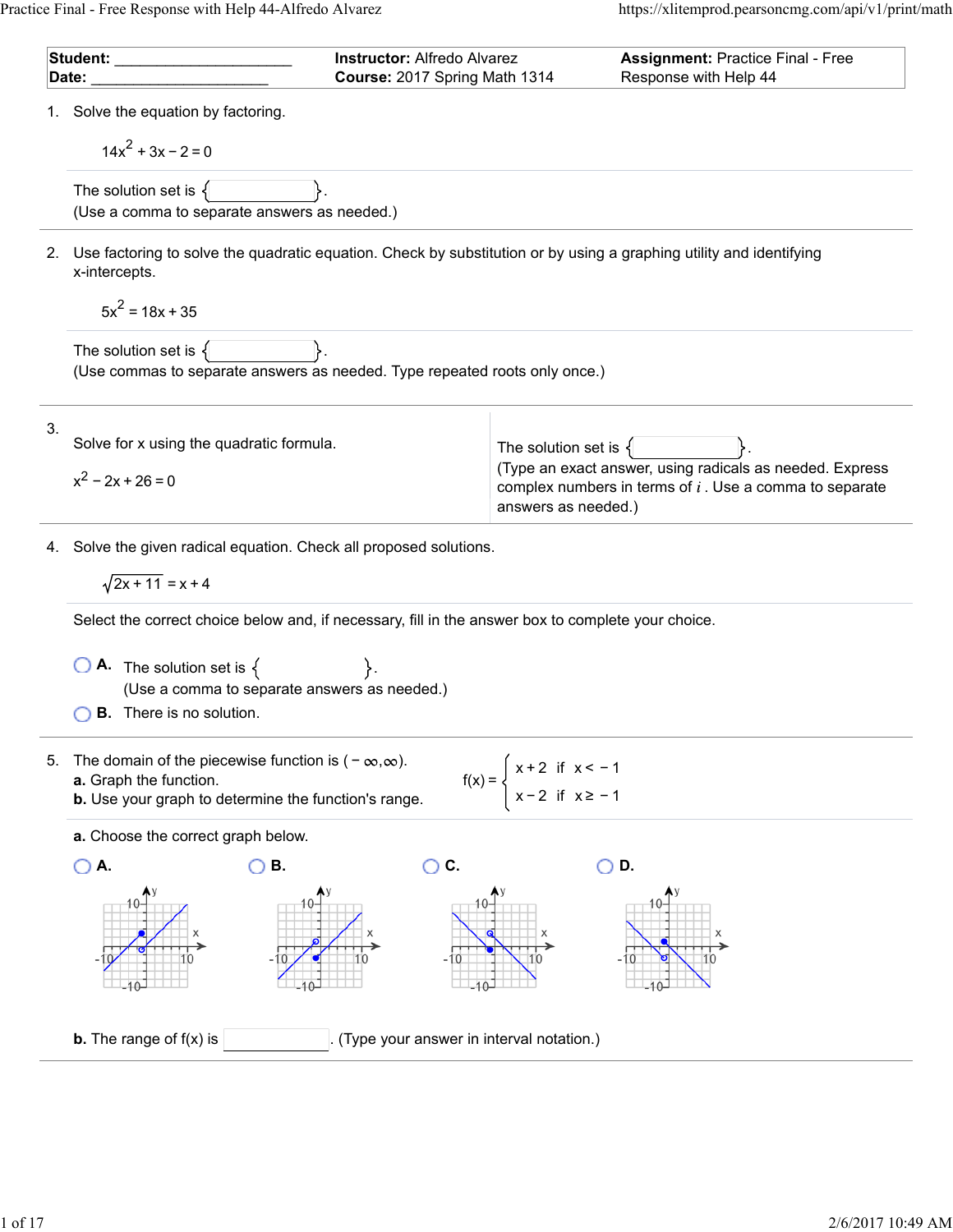\n- 6. Find the difference quotient of f; that is, find 
$$
\frac{f(x+h) - f(x)}{h}
$$
,  $h \neq 0$ , for the following function. Be sure to simplify.
\n- $f(x) = x^2 - 7x + 3$
\n- $\frac{f(x+h) - f(x)}{h} = \boxed{\boxed{\boxed{\text{(Simplify your answer.)}}}}$  (Simplify your answer.)
\n- 7. Find the domain of the function.
\n- $f(x) = \sqrt{45 - 5x}$
\n- What is the domain of f?
\n- (Type your answer in interval notation.)
\n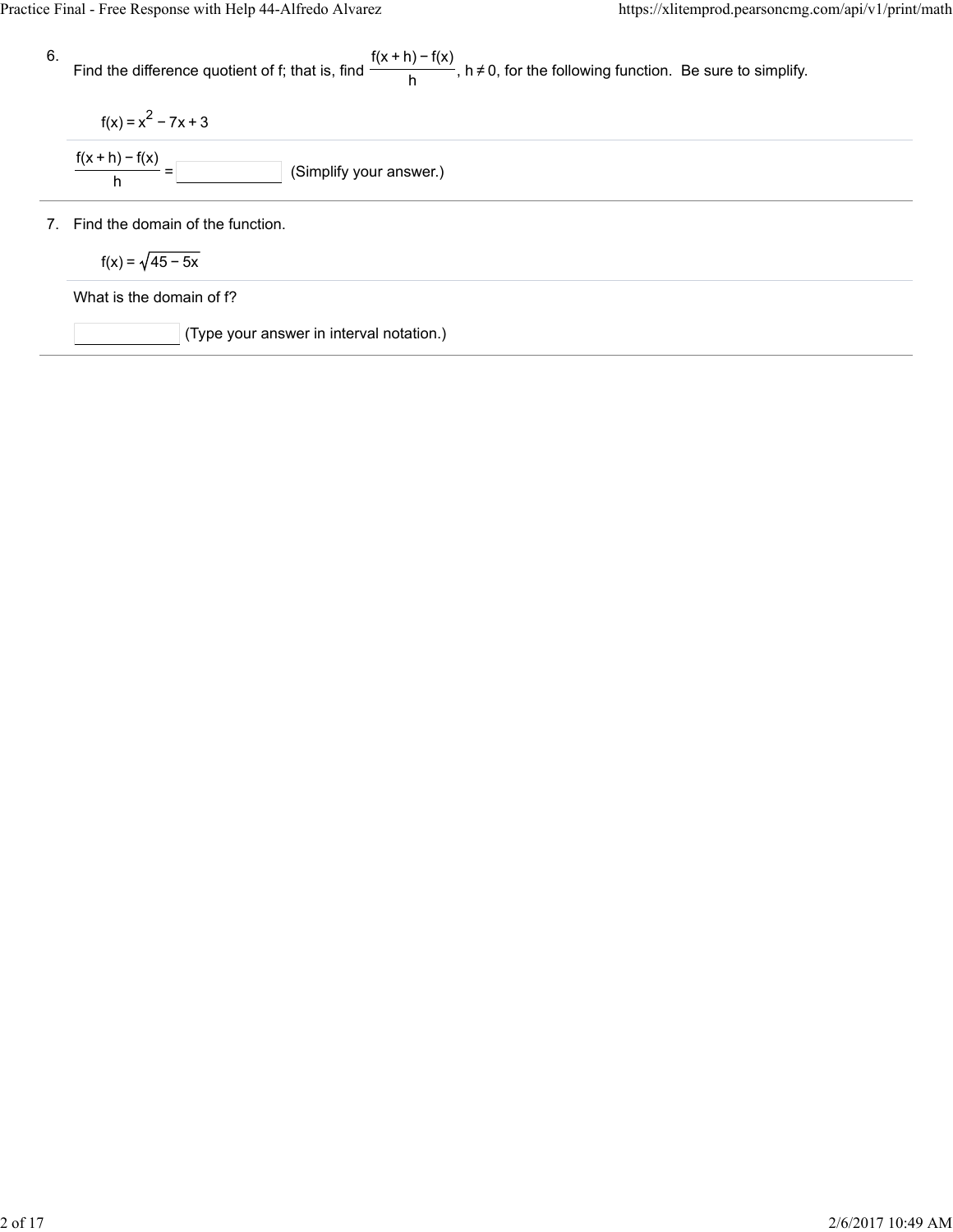8. First find 
$$
f + g
$$
,  $f - g$ ,  $fg$  and  $\frac{f}{g}$ . Then determine the domain for each function.

$$
f(x) = 2x^2 + 11x + 14, g(x) = x + 2
$$

$$
(f+g)(x) = \boxed{\qquad \qquad} \text{(Simplify your answer.)}
$$

What is the domain of  $f+g$ ?

O 
$$
\left(-\frac{4}{3}, \infty\right)
$$
  
O  $\left(-\infty, -\frac{4}{3}\right) \cup \left(-\frac{4}{3}, \infty\right)$   
O [0, ∞)  
O  $(-\infty, \infty)$   
(f - g)(x) = \_\_\_\_\_\_ (Simplify your answer.)

What is the domain of f - g?

O 
$$
\left(-\frac{4}{3}, \infty\right)
$$
  
O  $\left[0, \infty\right)$   
O  $\left(-\infty, -\frac{14}{11}\right) \cup \left(-\frac{14}{11}, \infty\right)$ 

$$
\bigcirc \quad (-\infty,\infty)
$$

$$
(\text{fg})(x) =
$$

What is the domain of fg?

O 
$$
\left(-\infty, -\frac{6}{5}\right) \cup \left(-\frac{6}{5}, \infty\right)
$$
  
\nO  $\left(-\frac{6}{5}, \infty\right)$   
\nO  $\left(-\infty, -2\right) \cup \left(-2, \infty\right)$   
\nO  $\left(-\infty, \infty\right)$   
\n $\left(\frac{f}{g}\right)(x) =$  (Simplify your answer.)  
\nWhat is the domain of  $\frac{f}{g}$ ?  
\nO  $\left[0, \infty\right)$   
\nO  $\left(-\infty, -2\right) \cup \left(-2, \infty\right)$   
\nO  $\left(-2, \infty\right)$   
\nO  $\left(-\infty, \infty\right)$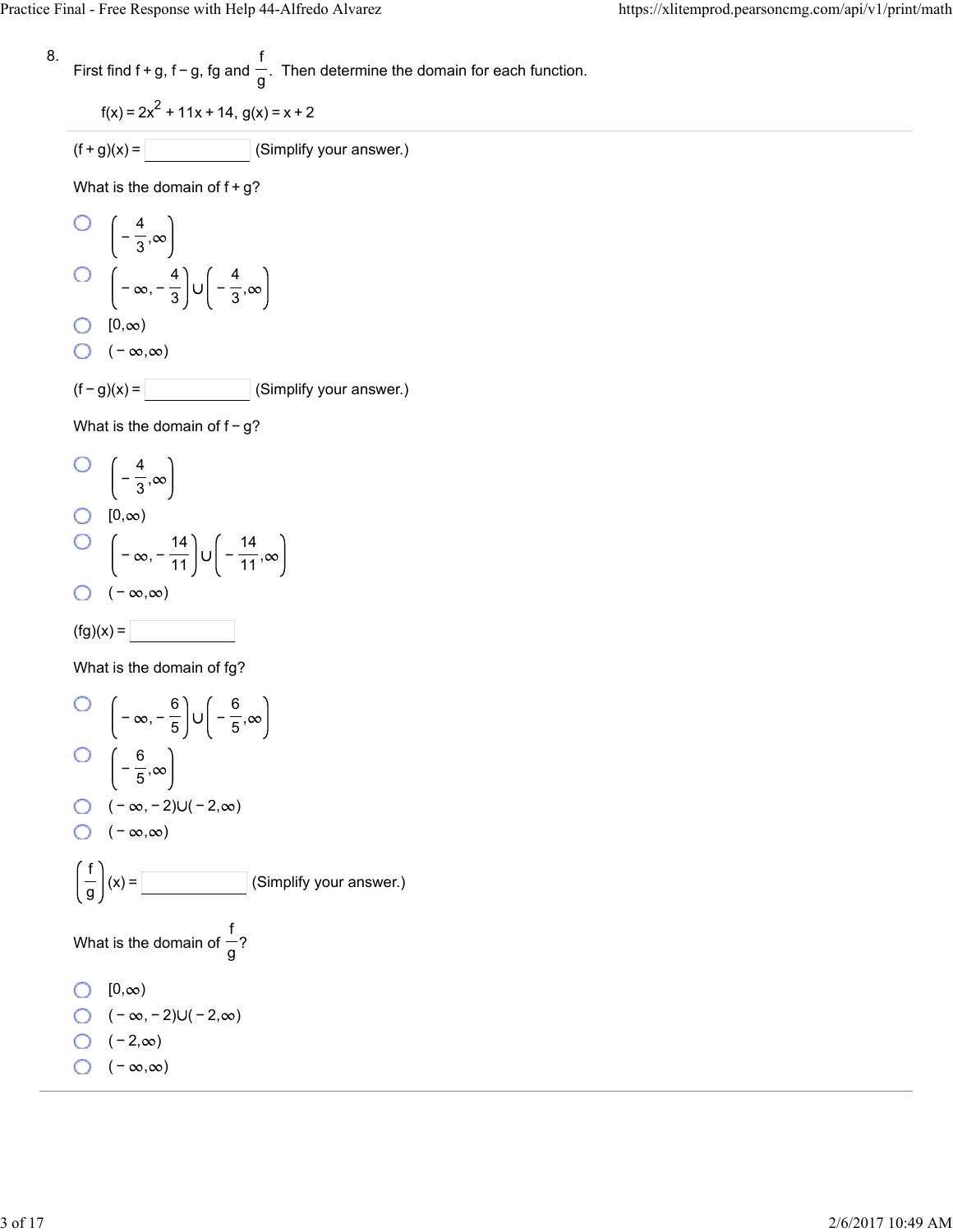|  | 9. For $f(x) = 3 - x$ and $g(x) = 2x^2 + x + 9$ , find the following functions. |
|--|---------------------------------------------------------------------------------|
|  |                                                                                 |

| <b>a.</b> (f $\circ$ g)(x); <b>b.</b> (g $\circ$ f)(x); <b>c.</b> (f $\circ$ g)(2); <b>d.</b> (g $\circ$ f)(2) |  |  |
|----------------------------------------------------------------------------------------------------------------|--|--|
|                                                                                                                |  |  |

| <b>a.</b> $(1 \circ g)(x)$ , <b>b.</b> $(g \circ 1)(x)$ , <b>c.</b> $(1 \circ g)(z)$ , <b>d.</b> $(g \circ 1)(z)$                                                                                |                                                                                                                                                               |
|--------------------------------------------------------------------------------------------------------------------------------------------------------------------------------------------------|---------------------------------------------------------------------------------------------------------------------------------------------------------------|
| <b>a.</b> $(f \circ g)(x) =$<br>(Simplify your answer.)                                                                                                                                          |                                                                                                                                                               |
| <b>b.</b> $(g \circ f)(x) =$<br>(Simplify your answer.)                                                                                                                                          |                                                                                                                                                               |
| <b>c.</b> $(f \circ g)(2) =$<br><b>d.</b> $(g \circ f)(2) =$                                                                                                                                     |                                                                                                                                                               |
| 10. Find the distance between the pair of points.<br>$(7,5)$ and $(16,17)$                                                                                                                       |                                                                                                                                                               |
| (Round to two decimal places as needed.)                                                                                                                                                         |                                                                                                                                                               |
| 11.<br>$(4,2)$ and $(8,10)$                                                                                                                                                                      |                                                                                                                                                               |
| The midpoint of the segment is<br>(Type an ordered pair.)                                                                                                                                        |                                                                                                                                                               |
| Complete the square and write the equation of the circle in<br>standard form. Then determine the center and radius of<br>the circle to graph the equation.<br>$x^{2} + y^{2} + 6x + 8y + 24 = 0$ |                                                                                                                                                               |
| The equation in standard form is<br>(Simplify your answer.)                                                                                                                                      | -2<br>-8<br>-101                                                                                                                                              |
|                                                                                                                                                                                                  |                                                                                                                                                               |
|                                                                                                                                                                                                  | The distance between the points is<br>units.<br>Find the midpoint of the line segment with the given endpoints.<br>Use the graphing tool to graph the circle. |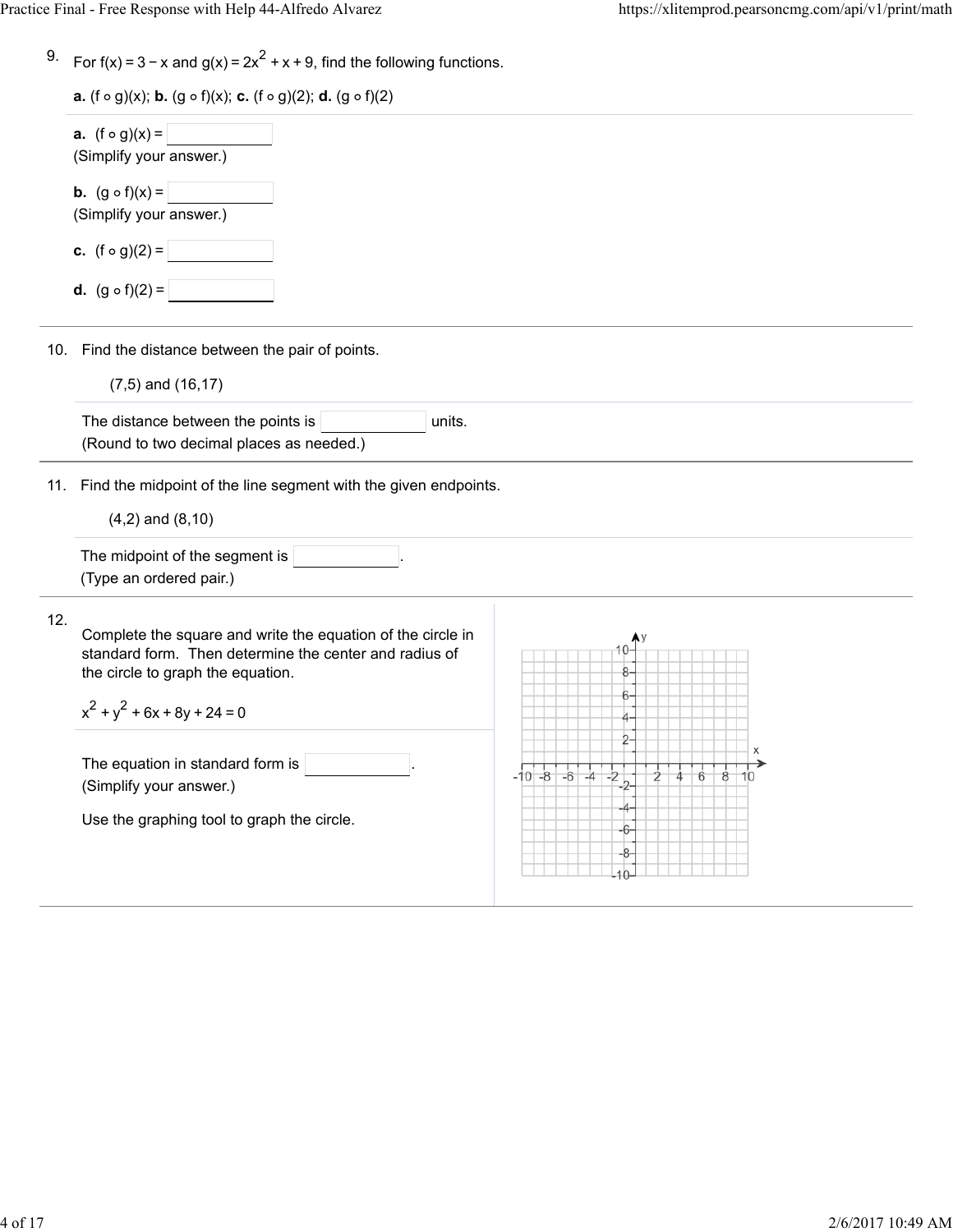## 13.

The graph of a quadratic function is given. Select the function's equation from the choices given.



Choose the correct equation below.

\n- **O A.** 
$$
f(x) = (x - 1)^2 + 1
$$
\n- **O B.**  $f(x) = (x - 1)^2 - 1$
\n- **O C.**  $f(x) = (x + 1)^2 - 1$
\n- **O D.**  $f(x) = (x + 1)^2 + 1$
\n

## 14.

Use the vertex and intercepts to sketch the graph of the quadratic function. Give the equation for the parabola's axis of symmetry. Use the parabola to identify the function's domain and range.

 $f(x) = 2(x + 3)^{2} - 3$ 

Use the graphing tool to graph the equation. Use the vertex and the y-intercept when drawing the graph.

The axis of symmetry is  $|$ (Type an equation. Simplify your answer) The domain of  $f$  is  $\vert$ (Type your answer in interval notation.) The range of f is (Type your answer in interval notation.)

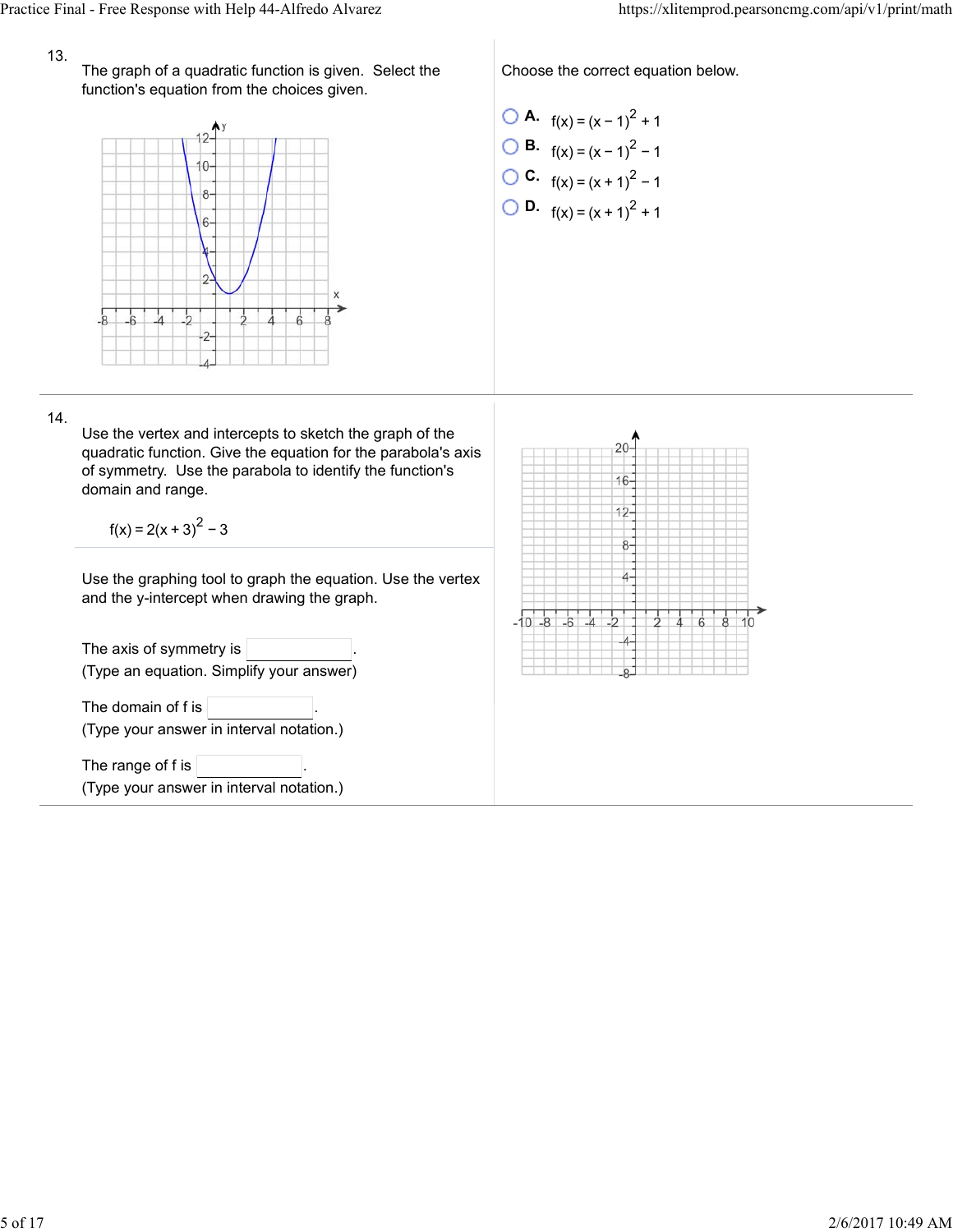| 15. | Use the vertex and intercepts to sketch the graph of the<br>quadratic function. Give the equation of the parabola's axis<br>of symmetry. Use the graph to determine the function's<br>domain and range.<br>$f(x) = x2 + 4x - 5$       |                                                     |  |  |
|-----|---------------------------------------------------------------------------------------------------------------------------------------------------------------------------------------------------------------------------------------|-----------------------------------------------------|--|--|
|     | Use the graphing tool to graph the equation. Use the vertex<br>and one of the intercepts when drawing the graph.                                                                                                                      | $-10 - 8$<br>$-\hat{6}$                             |  |  |
|     | The axis of symmetry is $ $<br>(Type an equation.)                                                                                                                                                                                    |                                                     |  |  |
|     | The domain of f is<br>(Type your answer in interval notation.)                                                                                                                                                                        |                                                     |  |  |
|     | The range of f is<br>(Type your answer in interval notation.)                                                                                                                                                                         |                                                     |  |  |
| 16. | Use the vertex and intercepts to sketch the graph of the<br>quadratic function. Give the equation of the parabola's axis<br>of symmetry. Use the graph to determine the domain and<br>range of the function.<br>$f(x) = 6x - x^2 + 7$ | 16<br>$14 -$<br>$12 -$<br>10<br>8.                  |  |  |
|     | Use the graphing tool to graph the equation. Use the<br>vertex and one of the intercepts to draw the graph.                                                                                                                           | 6.<br>$-10 - 8 - 6 - 4$                             |  |  |
|     | The axis of symmetry is<br>(Type an equation.)                                                                                                                                                                                        | $-2$<br>-6-                                         |  |  |
|     | The domain of the function is<br>(Type your answer in interval notation.)                                                                                                                                                             |                                                     |  |  |
|     | The range of the function is<br>(Type your answer in interval notation.)                                                                                                                                                              |                                                     |  |  |
| 17. | Solve the equation $x^3 - 5x^2 + 2x + 8 = 0$ given that $-1$ is a zero of $f(x) = x^3 - 5x^2 + 2x + 8$ .                                                                                                                              |                                                     |  |  |
|     | The solution set is $\{$                                                                                                                                                                                                              | $\}$ . (Use a comma to separate answers as needed.) |  |  |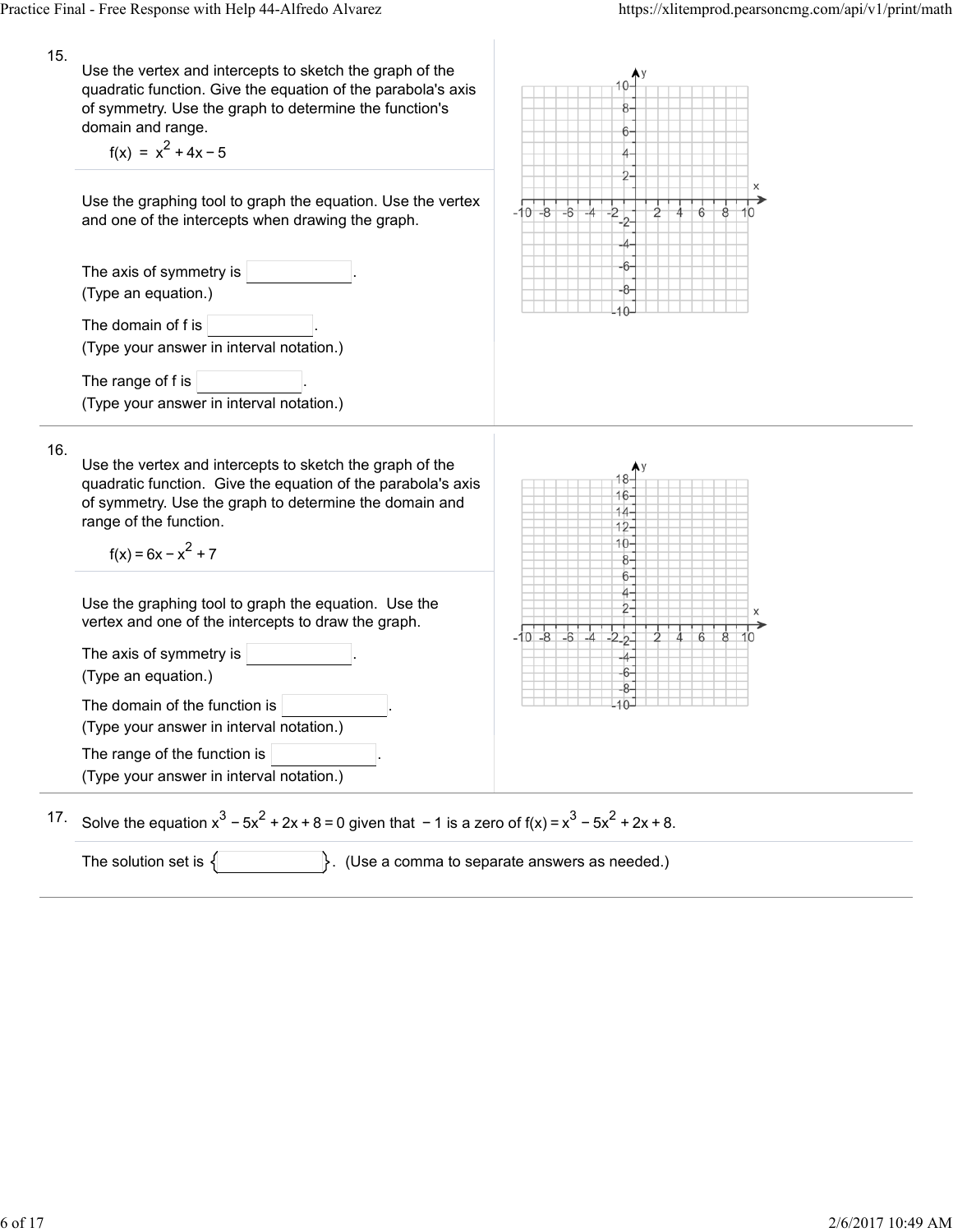- 18. An incomplete graph of the polynomial function f(x) = − $x^3$  −  $x^2$  + 17x − 15 is shown on the right.
	- **a.** Find all zeros of the function.
	- **b.** Without using a graphing utility, draw a complete graph of the function.



**a.** The zeros are (Use a comma to separate answers as needed.)

**b.** Choose the correct graph of the function below. The scale for each graph is  $[-10, 10, 1]$  by  $[-85, 40, 5]$ .



19. Fill in the blanks so that the resulting statement is true.

If the graph of a function f approaches b as x increases or decreases without bound, then the line  $y = b$  is a (1)  $\Box$  of the graph of f. The equation of such a line for the graph of y =  $\Box$  is (2) x − 10  $3x^2 + x + 1$ 

- $(1)$  **O** horizontal asymptote vertical asymptote (2)  $\bigcirc$  y = 0.  $\bigcap x = 0$ .
- 20. Fill in the blank so that the resulting statement is true.

Based on the synthetic division shown below, the equation of the slant asymptote of  $f(x) = \frac{1}{x}$  figures is \_\_\_\_\_\_\_.  $3x^2 - 6x + 3$ x−7

| 3 | - 6 | 3      |
|---|-----|--------|
|   |     | 21 105 |
| З |     | 15 108 |

Based on the synthetic division shown, the equation of the slant asymptote of f(x) =  $\frac{1}{\sqrt{2}}$  is . (Type ... an equation.)  $3x^2 - 6x + 3$ x−7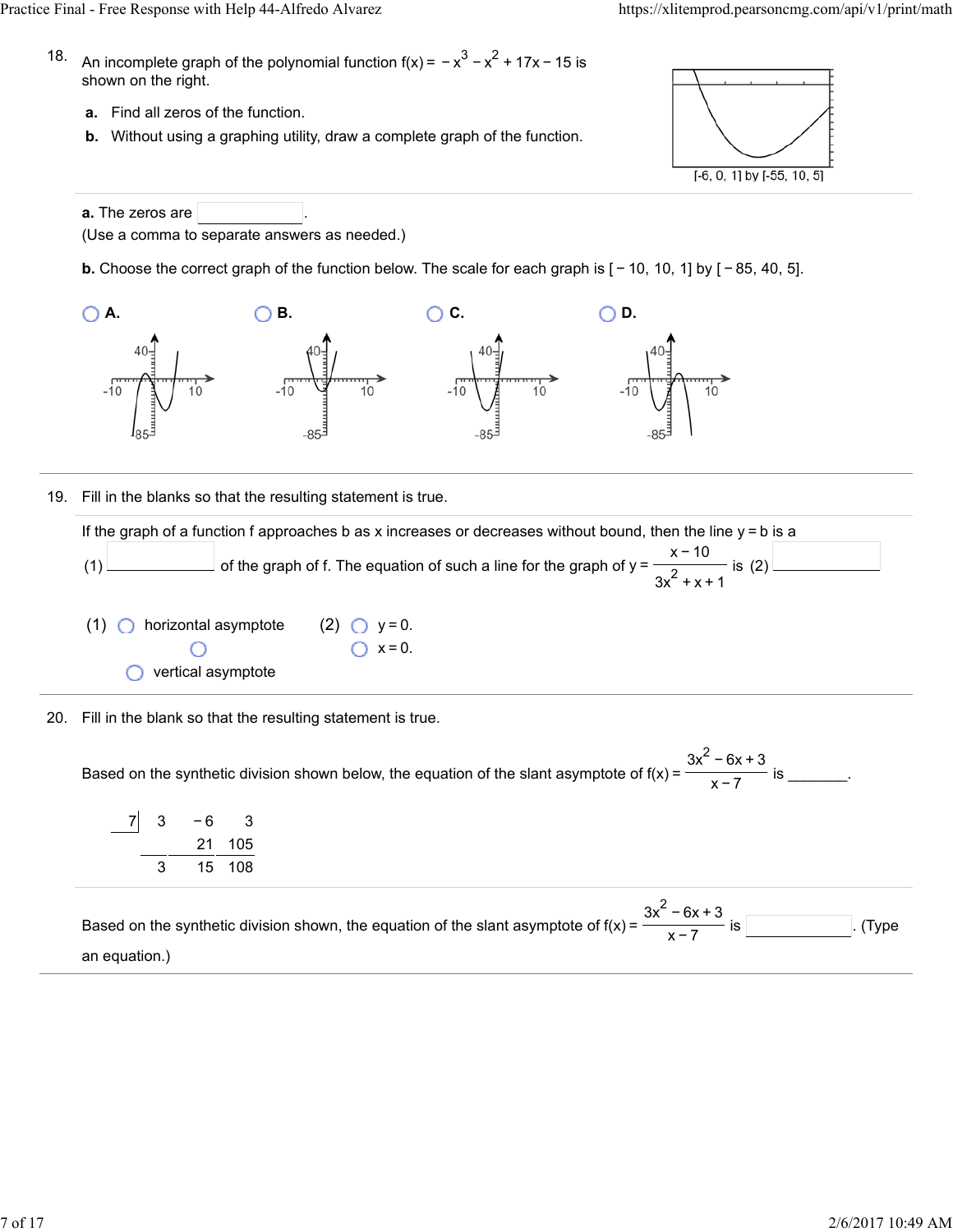21. Find the vertical asymptotes, if any, and the values of x corresponding to holes, if any, of the graph of the rational function.

$$
f(x) = \frac{x-1}{x^2 - 3x + 2}
$$

Select the correct choice below and, if necessary, fill in the answer box(es) to complete your choice. (Type an integer or a fraction. Use a comma to separate answers as needed.)

- **A.** Vertical asymptote(s) at x =
- **B.** Vertical asymptote(s) at  $x =$  and hole(s) at  $x =$
- $\bigcirc$  C. Hole(s) at  $x =$
- **D.** There are no discontinuities.

22. Find the horizontal asymptote, if any, of the graph of the rational function.

$$
f(x) = \frac{15x}{7x^2 + 6}
$$

Select the correct choice below and, if necessary, fill in the answer box to complete your choice.

- **A.** The horizontal asymptote is . (Type an equation.)
- **B.** There is no horizontal asymptote.

23. Find the horizontal asymptote, if any, of the graph of the rational function.

$$
g(x) = \frac{12x^2}{4x^2 + 7}
$$

Select the correct choice below and, if necessary, fill in the answer box to complete your choice.

**A.** The horizontal asymptote is . (Type an equation.)

**B.** There is no horizontal asymptote.

24. Find the domain of the logarithmic function.

$$
f(x) = \log (8 - x)
$$

The domain of  $f(x) = \log (8 - x)$  is . (Type your answer in interval notation.)

25. Use properties of logarithms to expand the logarithmic expression as much as possible. Evaluate logarithmic expressions without using a calculator if possible.

$$
\log_b \left( \frac{x^2 y}{z^7} \right)
$$
\n
$$
\log_b \left( \frac{x^2 y}{z^7} \right) = \boxed{\phantom{00000000}}
$$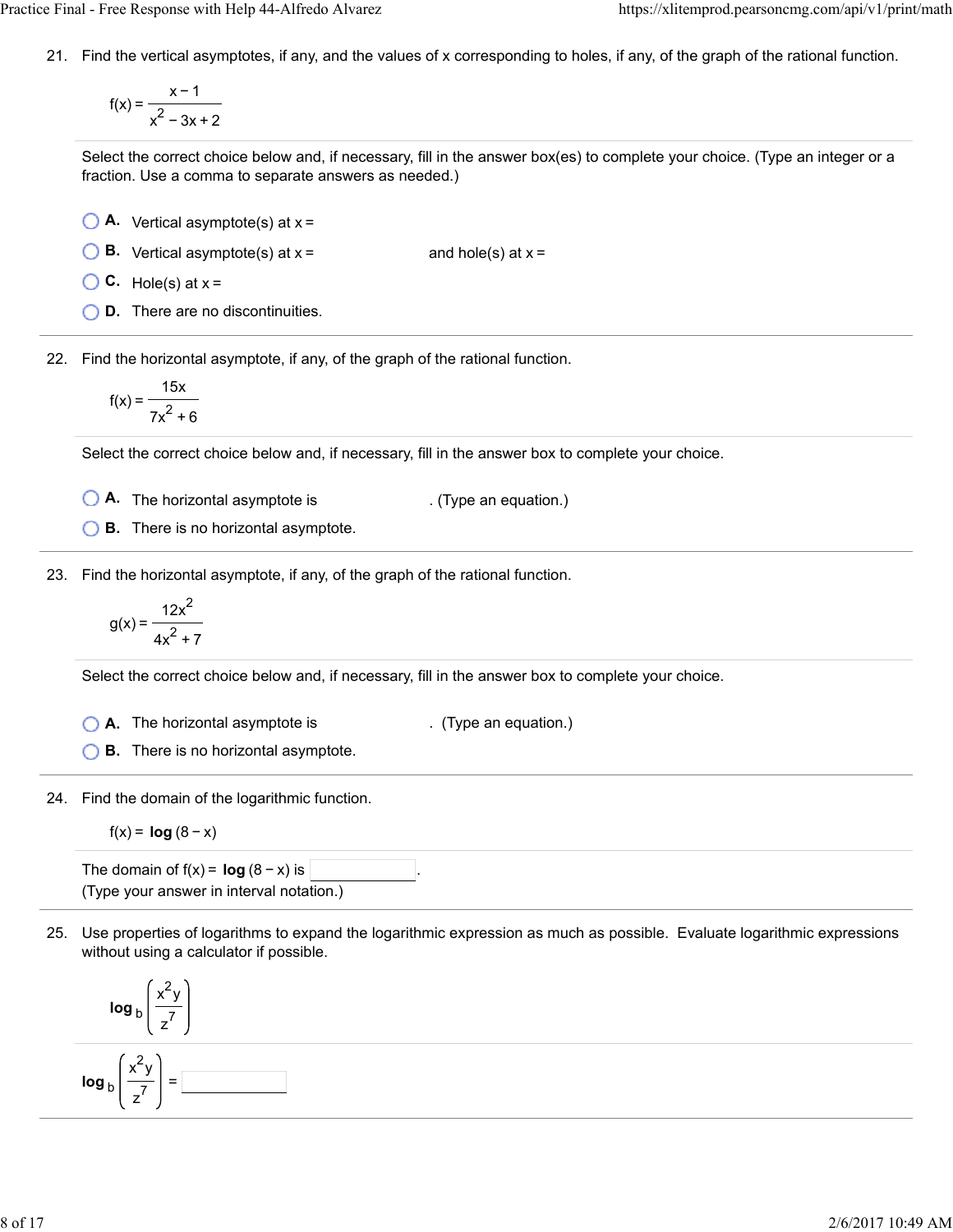26. Use properties of logarithms to expand the logarithmic expression as much as possible. Evaluate logarithmic expressions without using a calculator if possible.

$$
\ln\left[\frac{x^5\sqrt{x^2+6}}{(x+6)^7}\right]
$$
  

$$
\ln\left[\frac{x^5\sqrt{x^2+6}}{(x+6)^7}\right] = \boxed{\frac{3}{2}}
$$

27. Solve the following exponential equation by expressing each side as a power of the same base and then equating exponents.

$$
25^{x+9} = 625^{x-1}
$$

The solution set is  $\{$ 

28. Solve the exponential equation. Express the solution in terms of natural logarithms. Then use a calculator to obtain a decimal approximation for the solution.

 $2^{(x - 1)} = 437$ 

What is the solution in terms of natural logarithms?

```
The solution set is \{(Use a comma to separate answers as needed. Simplify your answer. Use integers or fractions for any numbers in the
expression.)
```
What is the decimal approximation for the solution?

The solution set is  $\{$ (Use a comma to separate answers as needed. Round to two decimal places as needed.)

29. Solve the logarithmic equation. Be sure to reject any value of x that is not in the domain of the original logarithmic expressions. Give an exact answer.

**log**  $_6$ x + **log**  $_6$ (5x − 1) = 1

Select the correct choice below and, if necessary, fill in the answer box to complete your choice.

**A.** The solution set is  $\{$   $\}$ . (Type an exact answer in simplified form.)

- **B.** There is no solution.
- 30. Solve the logarithmic equation. Be sure to reject any value of x that is not in the domain of the original logarithmic expressions. Give the exact answer.

 $log_5(x + 117) + log_5(x + 17) = 5$ 

Select the correct choice below and, if necessary, fill in the answer box to complete your choice.

- $\begin{matrix} \bullet & \bullet \end{matrix}$  **A.** The solution set is  $\{ \ \$ (Simplify your answer. Use a comma to separate answers as needed.)
- **B.** There is no solution.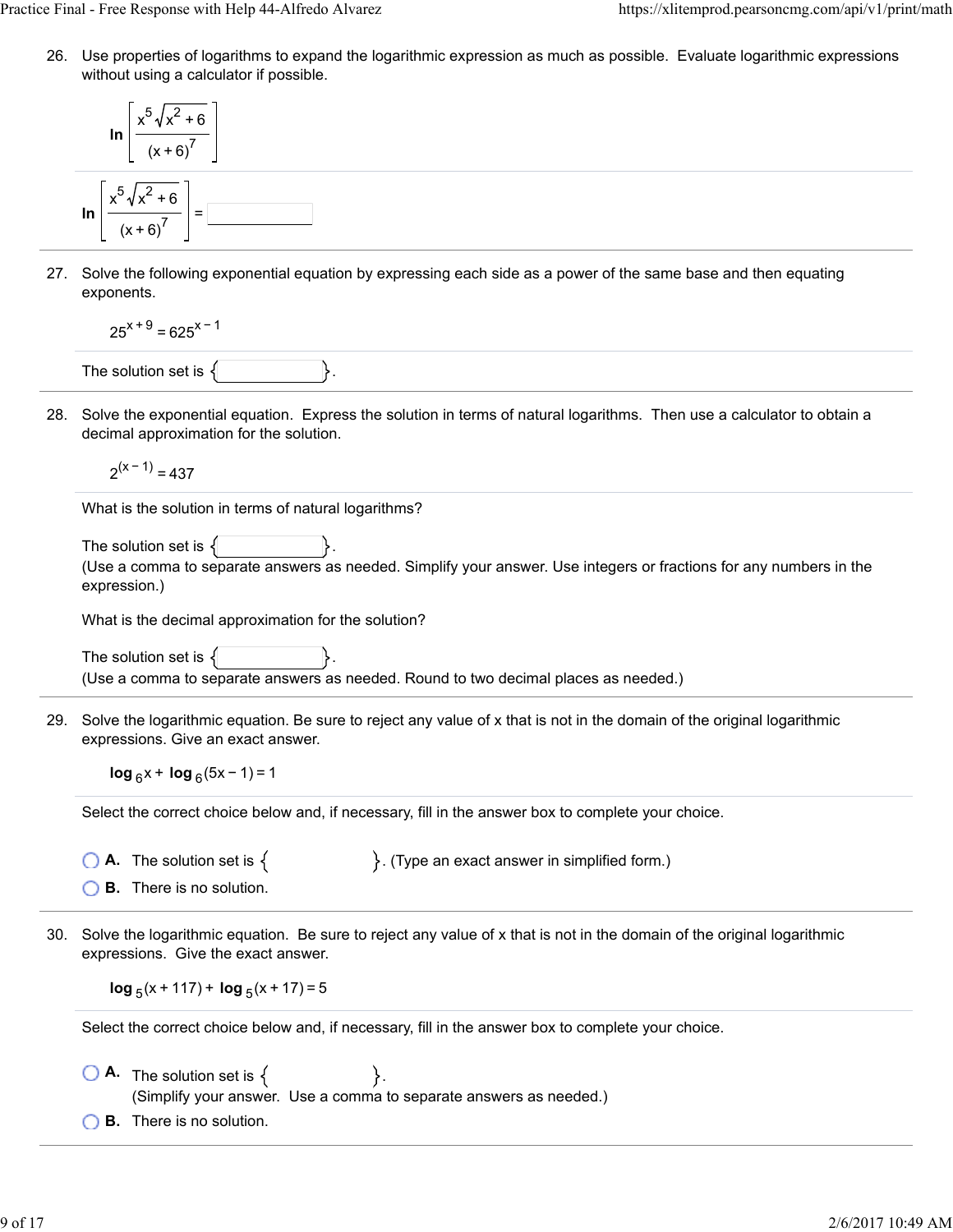31. Solve the logarithmic equation. Be sure to reject any value of x that is not in the domain of the original logarithmic expressions. Give the exact answer.

**log**  $_5(x + 14) - \log_5(x - 10) = 2$ 

Select the correct choice below and, if necessary, fill in the answer box to complete your choice.

- $\overline{A}$ . The solution set is  $\{$ (Simplify your answer. Use a comma to separate answers as needed.)
- **B.** There is no solution.
- 32. Solve the logarithmic equation. Be sure to reject any value of x that is not in the domain of the original logarithmic expressions. Give the exact answer.

**log**  $x + \log(x + 5) = \log 6$ 

Select the correct choice below and, if necessary, fill in the answer box to complete your choice.

- $\overline{A}$ . The solution set is  $\{$ (Simplify your answer. Use a comma to separate answers as needed.)
- **B.** There is no solution.

33. Complete the table for a savings account subject to 2 compoundings yearly.

$$
\left[A = P\left(1 + \frac{r}{n}\right)^{nt}\right]
$$

| Amounted | <b>INumber of</b>   | <b>Annual Interest</b> | <b>Accumulated</b> | Time t    |
|----------|---------------------|------------------------|--------------------|-----------|
| Invested | Compounding Periods | Rate                   | lAmount            | lin Years |
| \$12,500 |                     | 4.75%                  | \$19,000           |           |

Let A represent the accumulated amount, P the amount invested, n the number of compounding periods, r the annual interest rate, and t the time. Find the time, t.

 $t =$   $|$  years

(Do not round until the final answer. Then round to one decimal place as needed.)

34. The exponential model A=916.1  $e^{\,0.026t}$  describes the population, A, of a country in millions, t years after 2003. Use the model to determine when the population of the country will be 1017 million.

The population of the country will be 1017 million in (Round to the nearest year as needed.)

35. An artifact originally had 16 grams of carbon-14 present. The decay model A = 16  $e^{\,\,-\,0.000121t}$  describes the amount of carbon-14 present after t years. Use the model to determine how many grams of carbon-14 will be present in 9314 years.

The amount of carbon-14 present in 9314 years will be approximately  $|$   $|$   $|$ grams. (Round to the nearest whole number.)

36. Prehistoric cave paintings were discovered in a cave in France. The paint contained 25% of the original carbon-14. Use the exponential decay model for carbon-14, A=A<sub>0</sub>  $e^{\,-\,0.000121t}$ , to estimate the age of the paintings.

The paintings are approximately **years old.** (Round to the nearest integer.)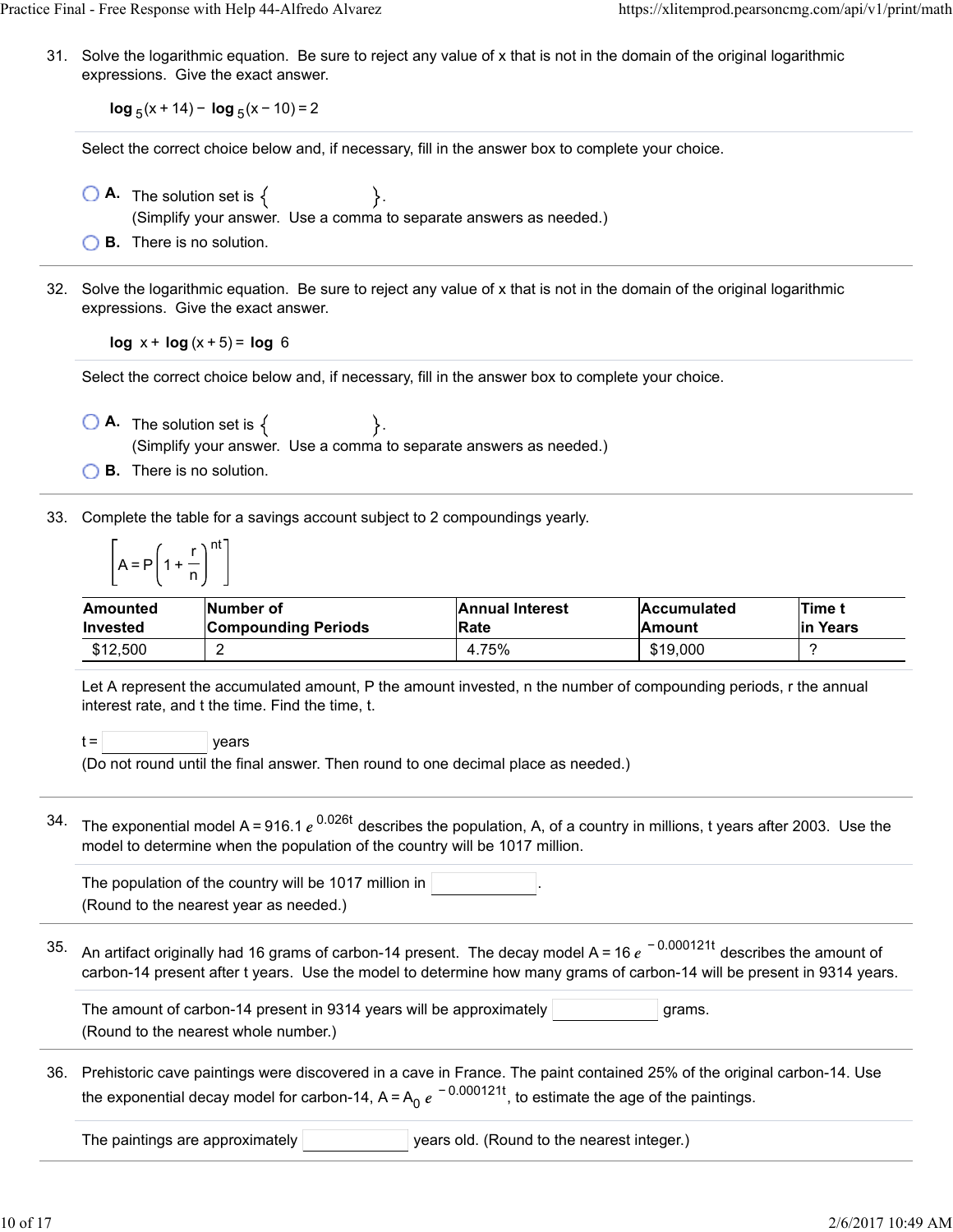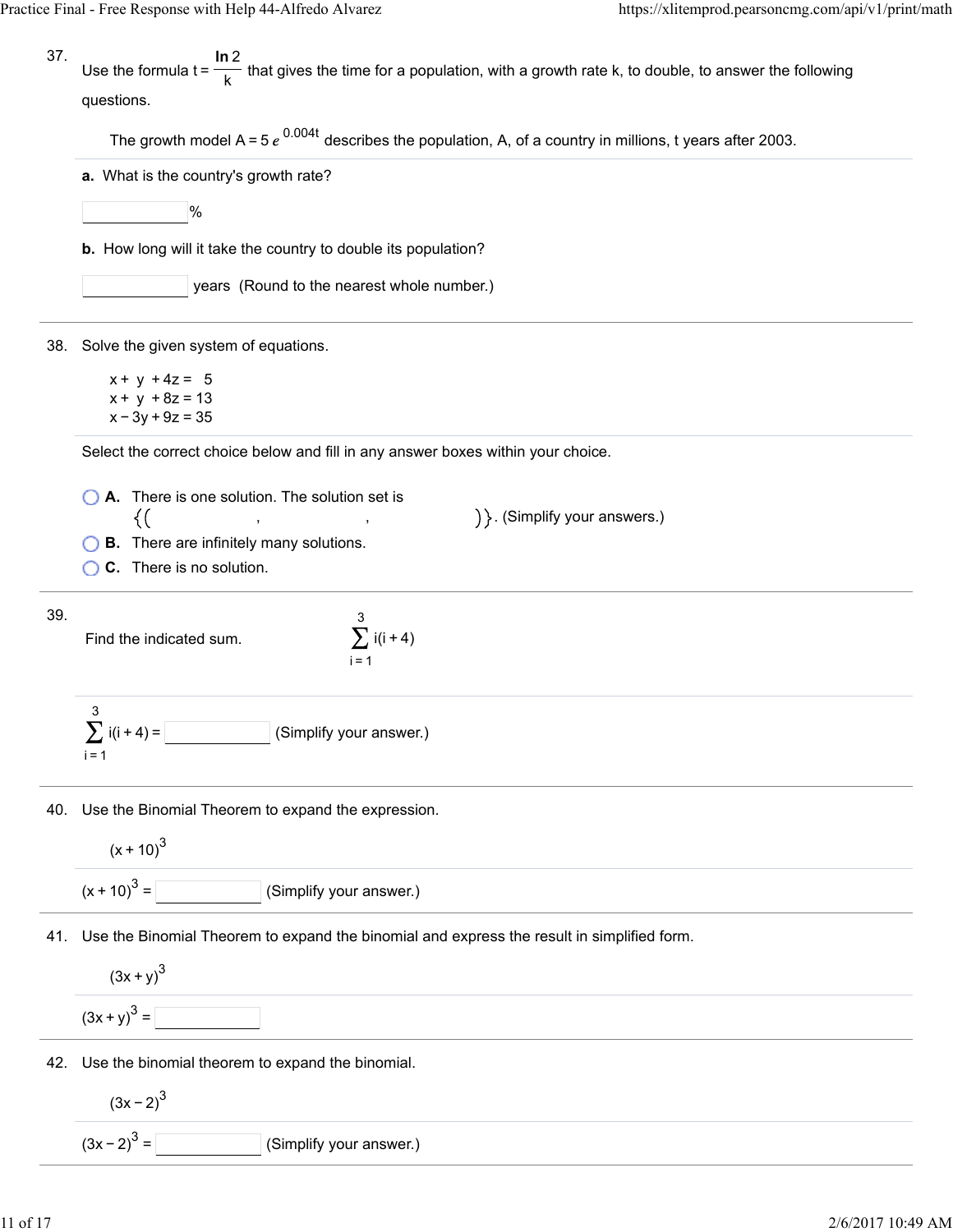43. Write the first three terms of the binomial expansion, expressing the result in simplified form.

 $(x + 2)^{9}$ 

| The first three terms of the binomial expansion are $\mathbin\Vert$ |  |  |
|---------------------------------------------------------------------|--|--|
| (Simplify your answer.)                                             |  |  |

44. Write the first three terms in the binomial expansion, expressing the result in simplified form.

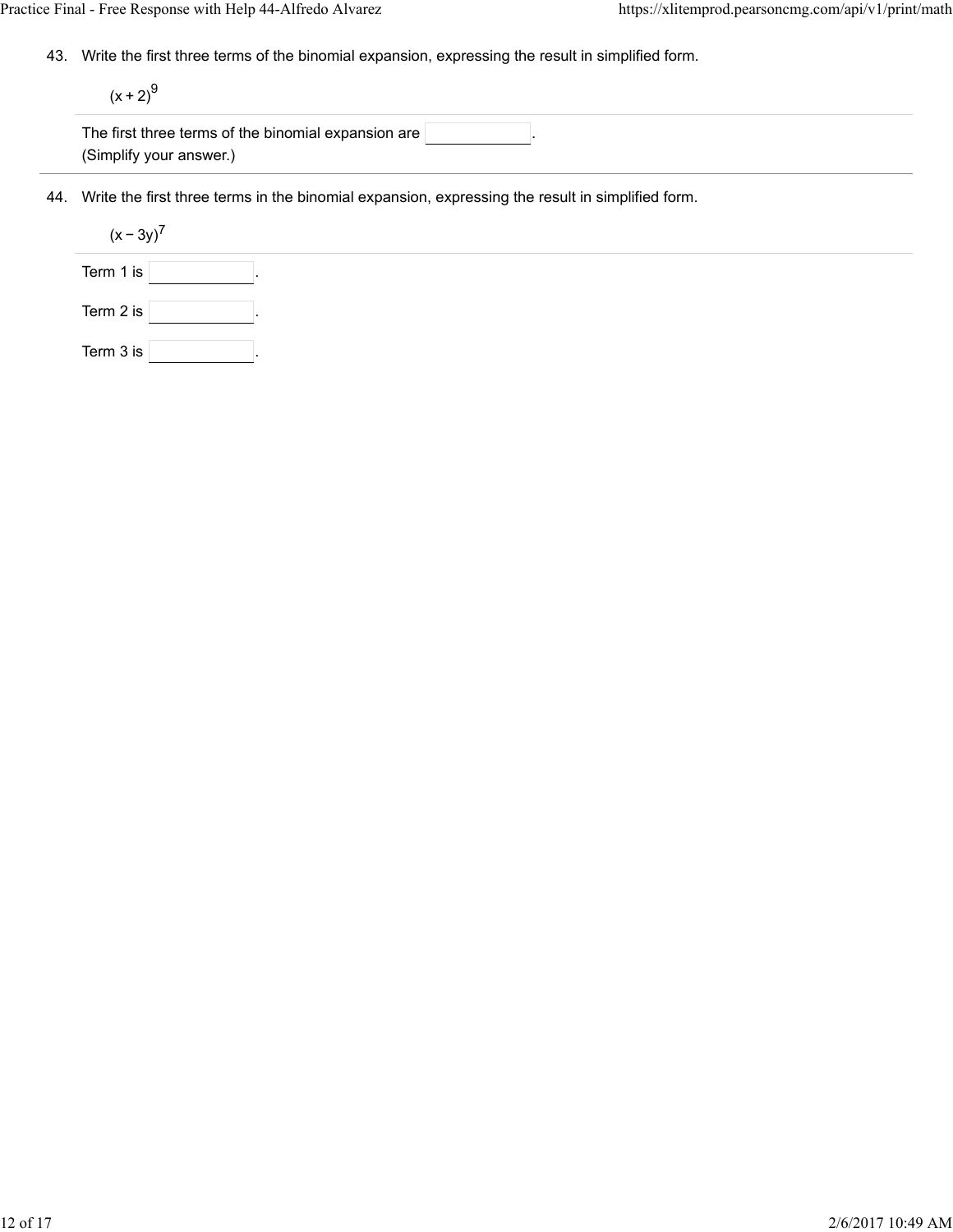| 1. $\frac{2}{7}, -\frac{1}{2}$                                                                                                                                                              |
|---------------------------------------------------------------------------------------------------------------------------------------------------------------------------------------------|
| 2. $-\frac{7}{5}$ , 5                                                                                                                                                                       |
| 3. $1 + 5i$ , $1 - 5i$                                                                                                                                                                      |
| $\}$ .(Use a comma to separate answers as needed.)<br>4. A. The solution set is $\{$<br>$-1$                                                                                                |
| 5.<br><b>B.</b>                                                                                                                                                                             |
| $(-\infty,\infty)$                                                                                                                                                                          |
| 6. $2x + h - 7$                                                                                                                                                                             |
| 7. $(-\infty, 9]$                                                                                                                                                                           |
| $8.2x^2 + 12x + 16$<br>( – $\infty, \infty)$<br>$2x^2$ + 10x + 12<br>$(-\infty,\infty)$<br>$2x^3 + 15x^2 + 36x + 28$<br>$(-\infty,\infty)$<br>$2x + 7$<br>$(-\infty, -2) \cup (-2, \infty)$ |
| 9. $-2x^2 - x - 6$<br>$2x^2 - 13x + 30$<br>$-16$<br>$12$                                                                                                                                    |
| 10.15                                                                                                                                                                                       |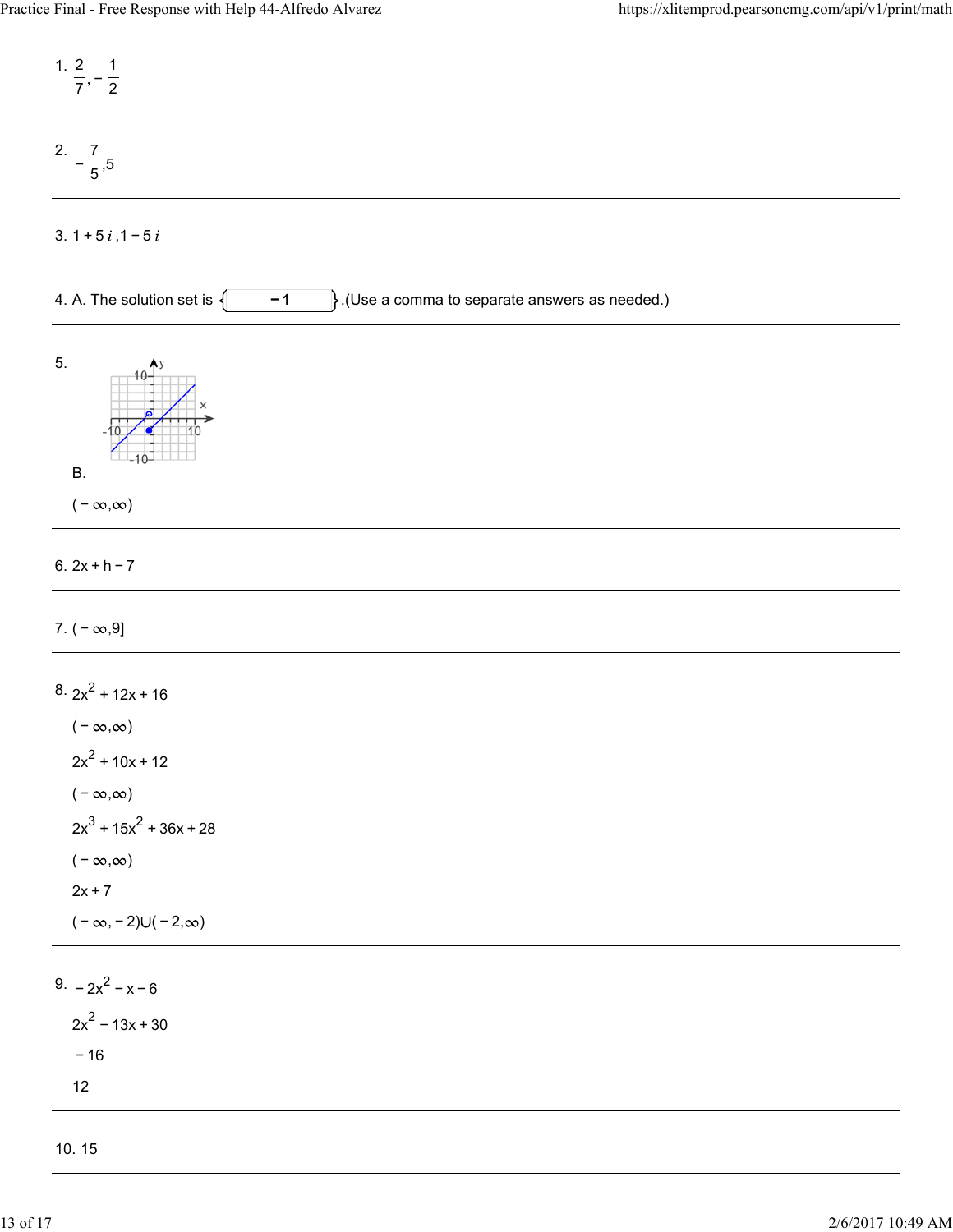11. (6,6)



13. A.  $f(x) = (x - 1)^2 + 1$ 

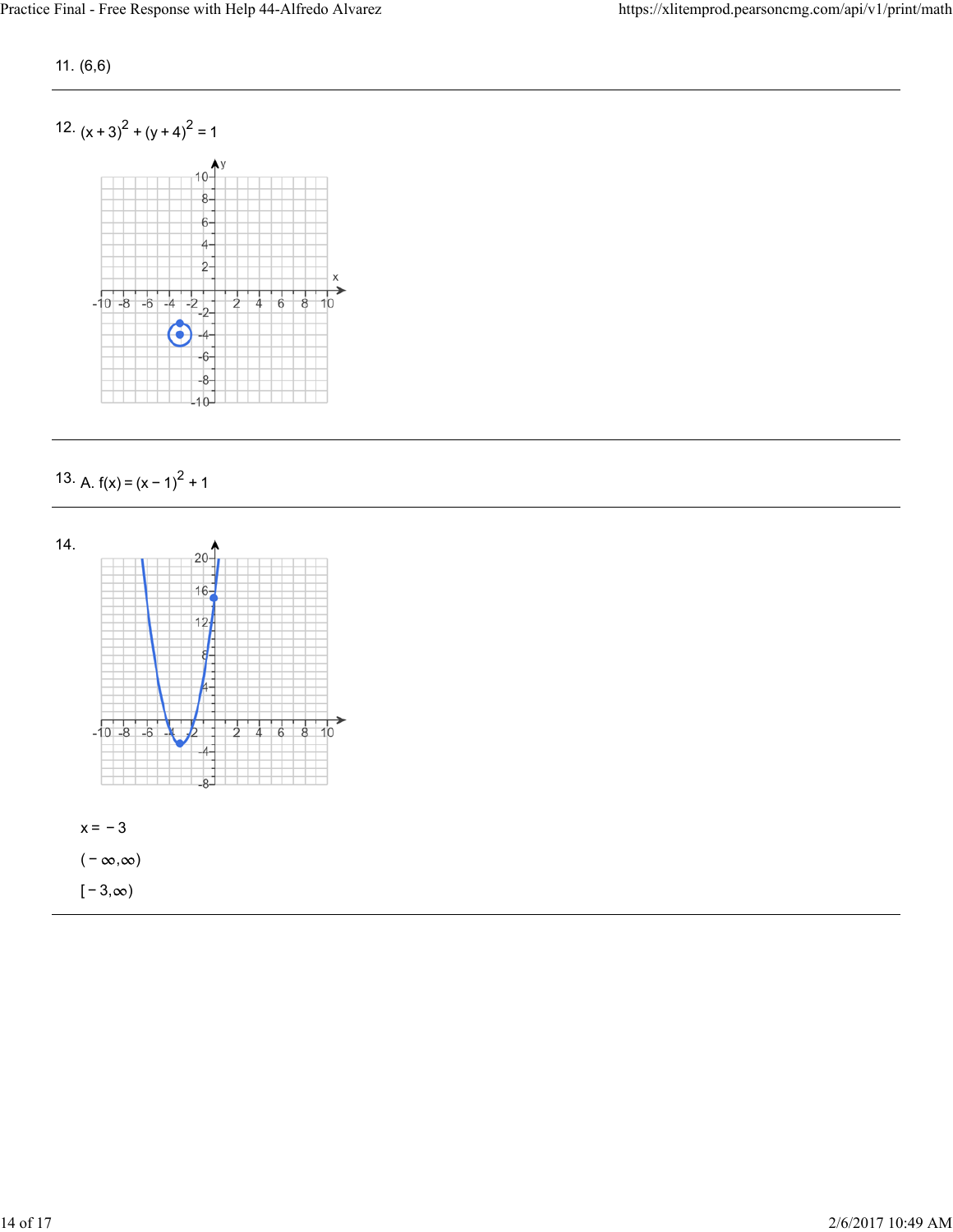







 $(-\infty, \infty)$ 

 $(-\infty,16]$ 

17. − 1,4,2

18. − 5,1,3

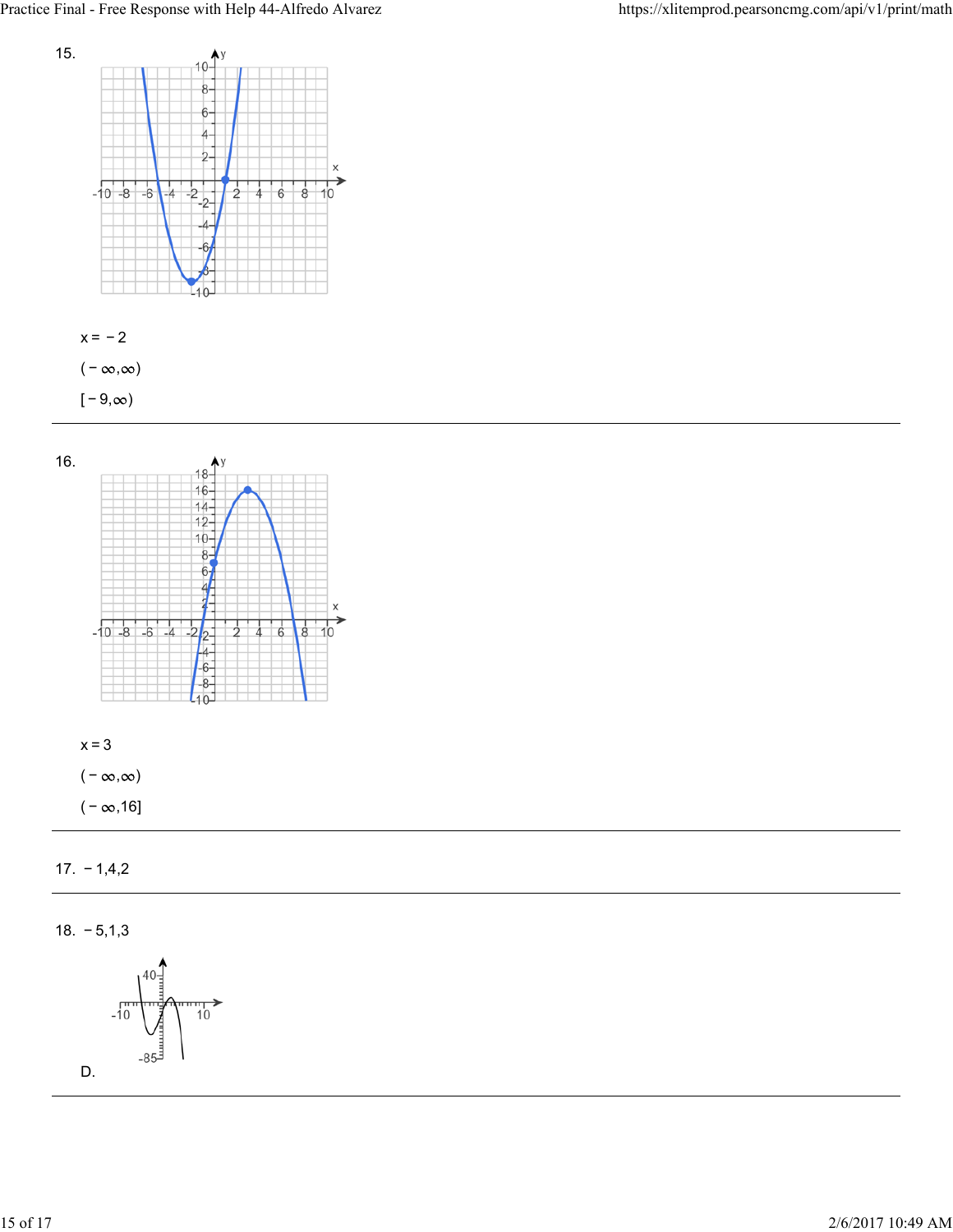| 19. (1) horizontal asymptote<br>$(2)$ y = 0.                                                                       |
|--------------------------------------------------------------------------------------------------------------------|
| 20. $y = 3x + 15$                                                                                                  |
| and hole(s) at $x =$<br>21. B. Vertical asymptote(s) at $x =$<br>$\mathbf{2}$<br>1                                 |
| 22. A. The horizontal asymptote is<br>(Type an equation.)<br>$y = 0$                                               |
| 23. A. The horizontal asymptote is<br>(Type an equation.)<br>$y = 3$                                               |
| 24. $(-\infty, 8)$                                                                                                 |
| 25. 2 $\log_b x + \log_b y - 7 \log_b z$                                                                           |
| 26. 5 In $x + \frac{1}{2}$ In $(x^2 + 6) - 7$ In $(x + 6)$                                                         |
| 27.11                                                                                                              |
| 28. In 437<br>$\frac{1}{\ln 2}$ + 1<br>9.77                                                                        |
| $\frac{6}{5}$<br>. (Type an exact answer in simplified form.)<br>29. A. The solution set is                        |
| 30. A. The solution set is $\{$<br>$\}$ . (Simplify your answer. Use a comma to separate answers as needed.)<br>8  |
| 31. A. The solution set is $\{$<br>$\}$ . (Simplify your answer. Use a comma to separate answers as needed.)<br>11 |
| 32. A. The solution set is $\{$<br>$\}$ . (Simplify your answer. Use a comma to separate answers as needed.)<br>1  |
| 33.8.9                                                                                                             |
| 34.2007                                                                                                            |